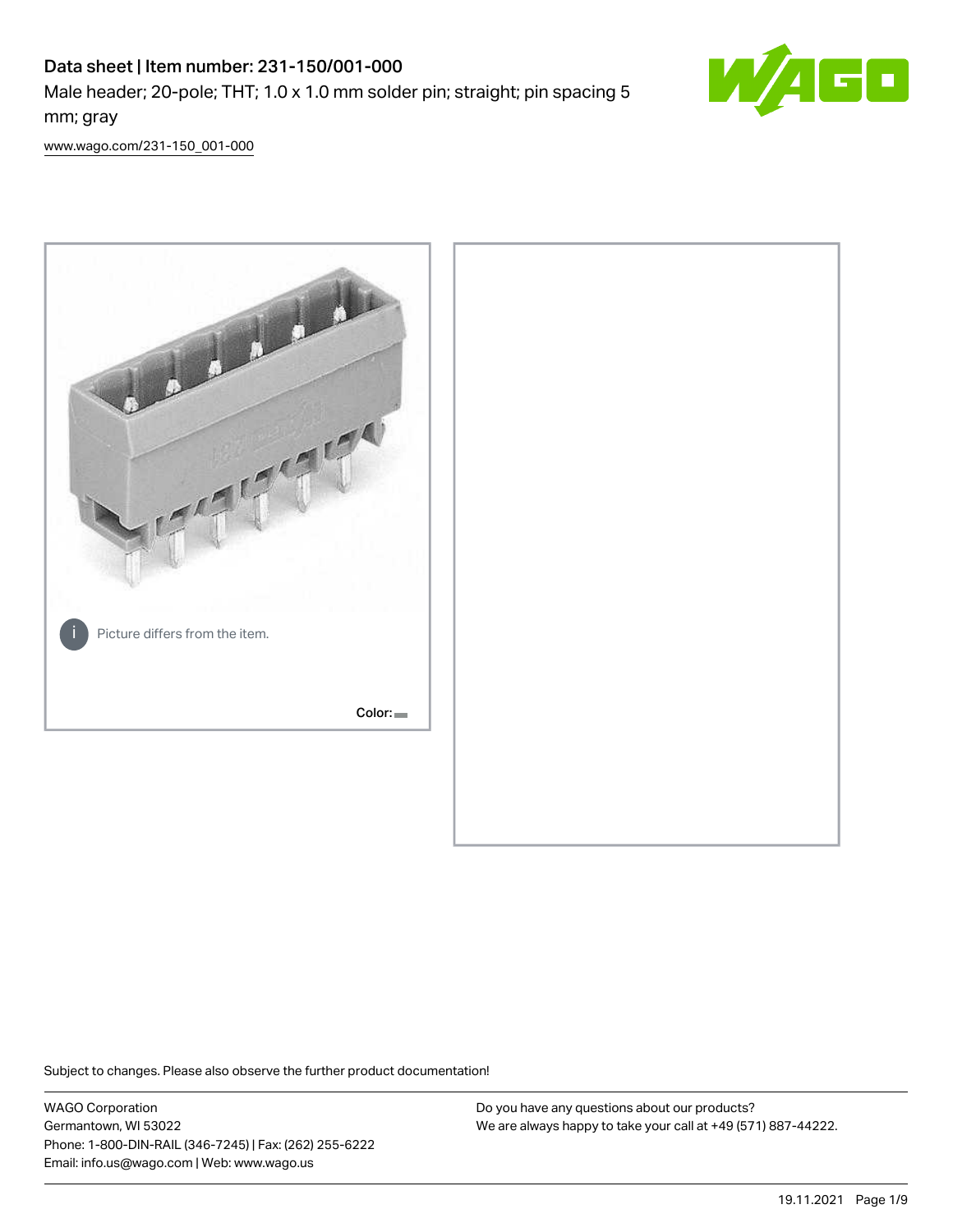

Dimensions in mm

 $L =$  (pole no.  $-1$ ) x pin spacing  $+8.2$  mm

#### Item description

- **Horizontal or vertical PCB mounting via straight or angled solder pins**
- **Pin cross-section: 1 x 1 mm**
- $\blacksquare$ With coding fingers

### Data Notes

Safety information 1 The MCS – MULTI CONNECTION SYSTEM includes connectors

Subject to changes. Please also observe the further product documentation!  $\nu$ 

WAGO Corporation Germantown, WI 53022 Phone: 1-800-DIN-RAIL (346-7245) | Fax: (262) 255-6222 Email: info.us@wago.com | Web: www.wago.us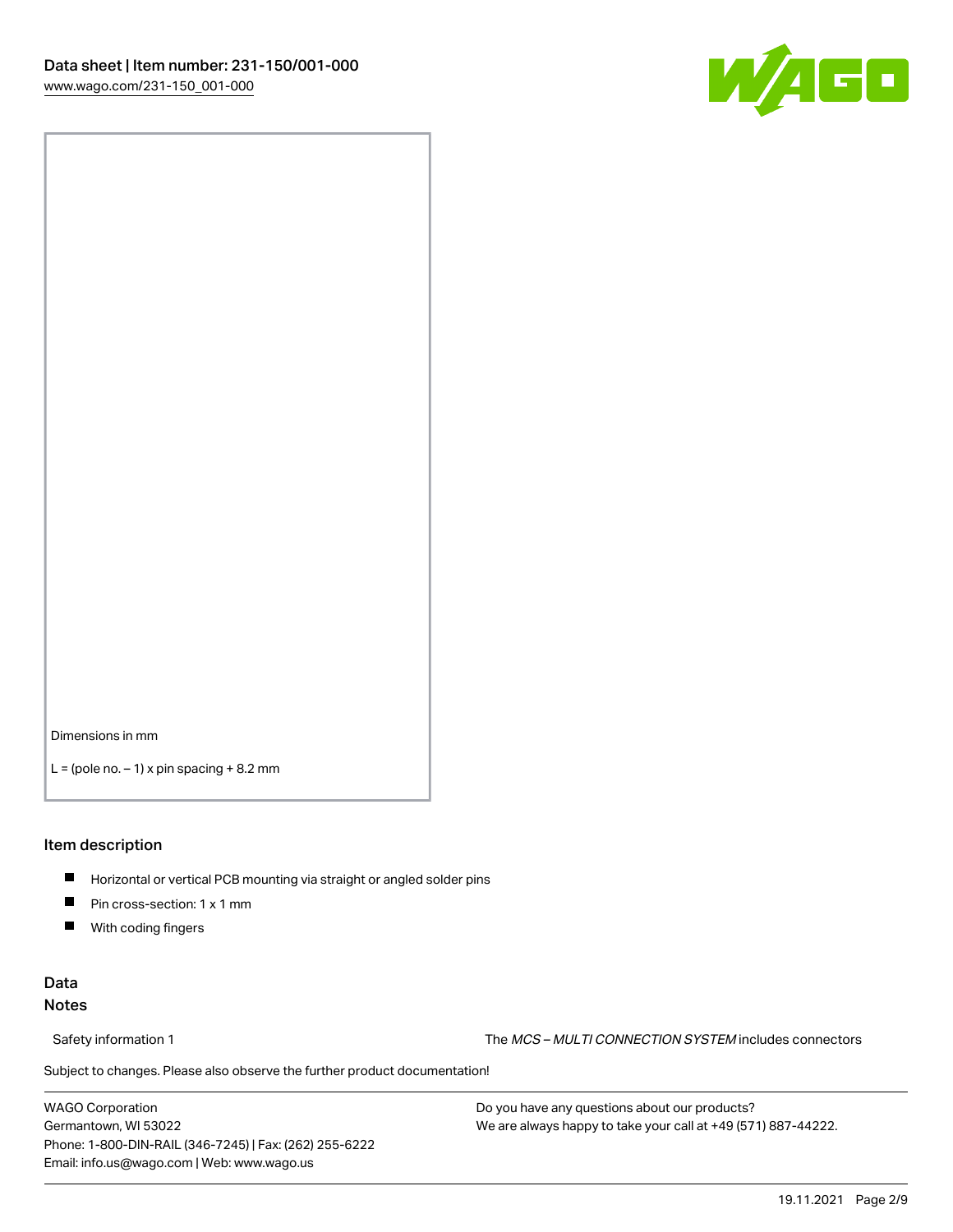

|           | without breaking capacity in accordance with DIN EN 61984. When<br>used as intended, these connectors must not be connected<br>/disconnected when live or under load. The circuit design should<br>ensure header pins, which can be touched, are not live when<br>unmated. |
|-----------|----------------------------------------------------------------------------------------------------------------------------------------------------------------------------------------------------------------------------------------------------------------------------|
| Variants: | Other pole numbers<br>3.8 mm pin projection for male headers with straight solder pins<br>Gold-plated or partially gold-plated contact surfaces<br>Other versions (or variants) can be requested from WAGO Sales or<br>configured at https://configurator.wago.com/        |

### Electrical data

### IEC Approvals

| Ratings per                 | IEC/EN 60664-1                                                        |
|-----------------------------|-----------------------------------------------------------------------|
| Rated voltage (III / 3)     | 320 V                                                                 |
| Rated surge voltage (III/3) | 4 <sub>k</sub> V                                                      |
| Rated voltage (III/2)       | 320 V                                                                 |
| Rated surge voltage (III/2) | 4 <sub>k</sub> V                                                      |
| Nominal voltage (II/2)      | 630 V                                                                 |
| Rated surge voltage (II/2)  | 4 <sub>k</sub> V                                                      |
| Rated current               | 12A                                                                   |
| Legend (ratings)            | $(III / 2)$ $\triangle$ Overvoltage category III / Pollution degree 2 |

## UL Approvals

| Approvals per                  | UL 1059 |
|--------------------------------|---------|
| Rated voltage UL (Use Group B) | 300 V   |
| Rated current UL (Use Group B) | 10 A    |
| Rated voltage UL (Use Group D) | 300 V   |
| Rated current UL (Use Group D) | 10 A    |

### Ratings per UL

| Rated voltage UL 1977 | 600 V |
|-----------------------|-------|
| Rated current UL 1977 |       |

## CSA Approvals

| Approvals per                   |  |
|---------------------------------|--|
| Rated voltage CSA (Use Group B) |  |

Subject to changes. Please also observe the further product documentation!

| <b>WAGO Corporation</b>                                | Do you have any questions about our products?                 |
|--------------------------------------------------------|---------------------------------------------------------------|
| Germantown, WI 53022                                   | We are always happy to take your call at +49 (571) 887-44222. |
| Phone: 1-800-DIN-RAIL (346-7245)   Fax: (262) 255-6222 |                                                               |
| Email: info.us@wago.com   Web: www.wago.us             |                                                               |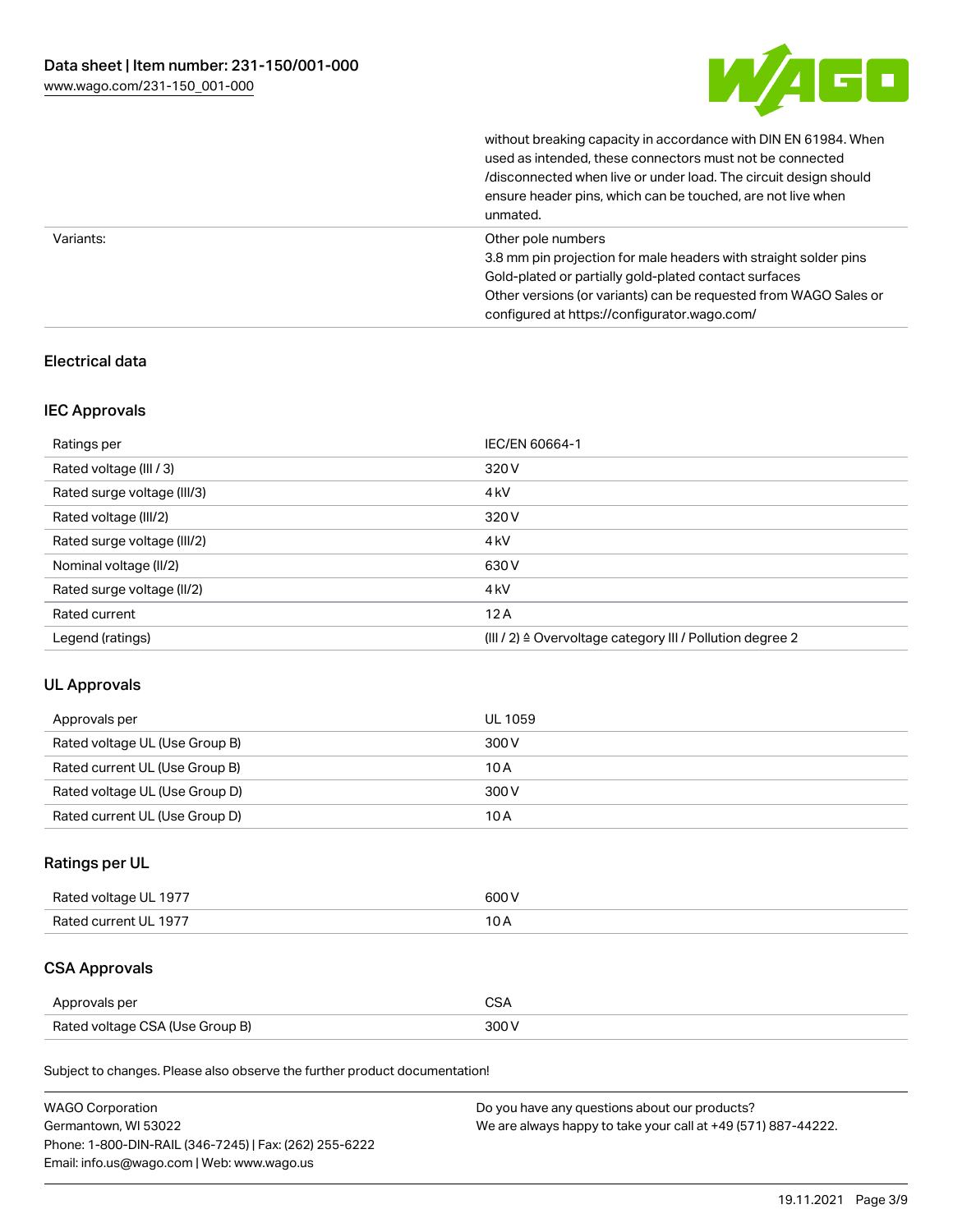[www.wago.com/231-150\\_001-000](http://www.wago.com/231-150_001-000)



| Rated current CSA (Use Group B) | 10 A  |
|---------------------------------|-------|
| Rated voltage CSA (Use Group D) | 300 V |
| Rated current CSA (Use Group D) | 10 A  |

#### Connection data

| Total number of potentials | 20 |
|----------------------------|----|
| Number of connection types |    |
| Number of levels           |    |

### Connection 1

| Number of<br>of poles <sup>.</sup><br>. | $\sim$ |  |
|-----------------------------------------|--------|--|
|                                         |        |  |

### Physical data

| Pin spacing                          | 5 mm / 0.197 inch     |
|--------------------------------------|-----------------------|
| Width                                | 103.2 mm / 4.063 inch |
| Height                               | 17 mm / 0.669 inch    |
| Height from the surface              | 12 mm / 0.472 inch    |
| Depth                                | 8.4 mm / 0.331 inch   |
| Solder pin length                    | $5 \text{ mm}$        |
| Solder pin dimensions                | $1 \times 1$ mm       |
| Drilled hole diameter with tolerance | $1.4$ $(+0.1)$ mm     |

### Plug-in connection

| Contact type (pluggable connector) | Male connector/plug |
|------------------------------------|---------------------|
| Connector (connection type)        | for PCB             |
| Mismating protection               | No                  |
| Mating direction to the PCB        | 90°                 |
| Locking of plug-in connection      | Without             |

### PCB contact

| PCB Contact                         | тнт                                      |
|-------------------------------------|------------------------------------------|
| Solder pin arrangement              | over the entire male connector (in-line) |
| Number of solder pins per potential |                                          |

Subject to changes. Please also observe the further product documentation!

WAGO Corporation Germantown, WI 53022 Phone: 1-800-DIN-RAIL (346-7245) | Fax: (262) 255-6222 Email: info.us@wago.com | Web: www.wago.us Do you have any questions about our products? We are always happy to take your call at +49 (571) 887-44222.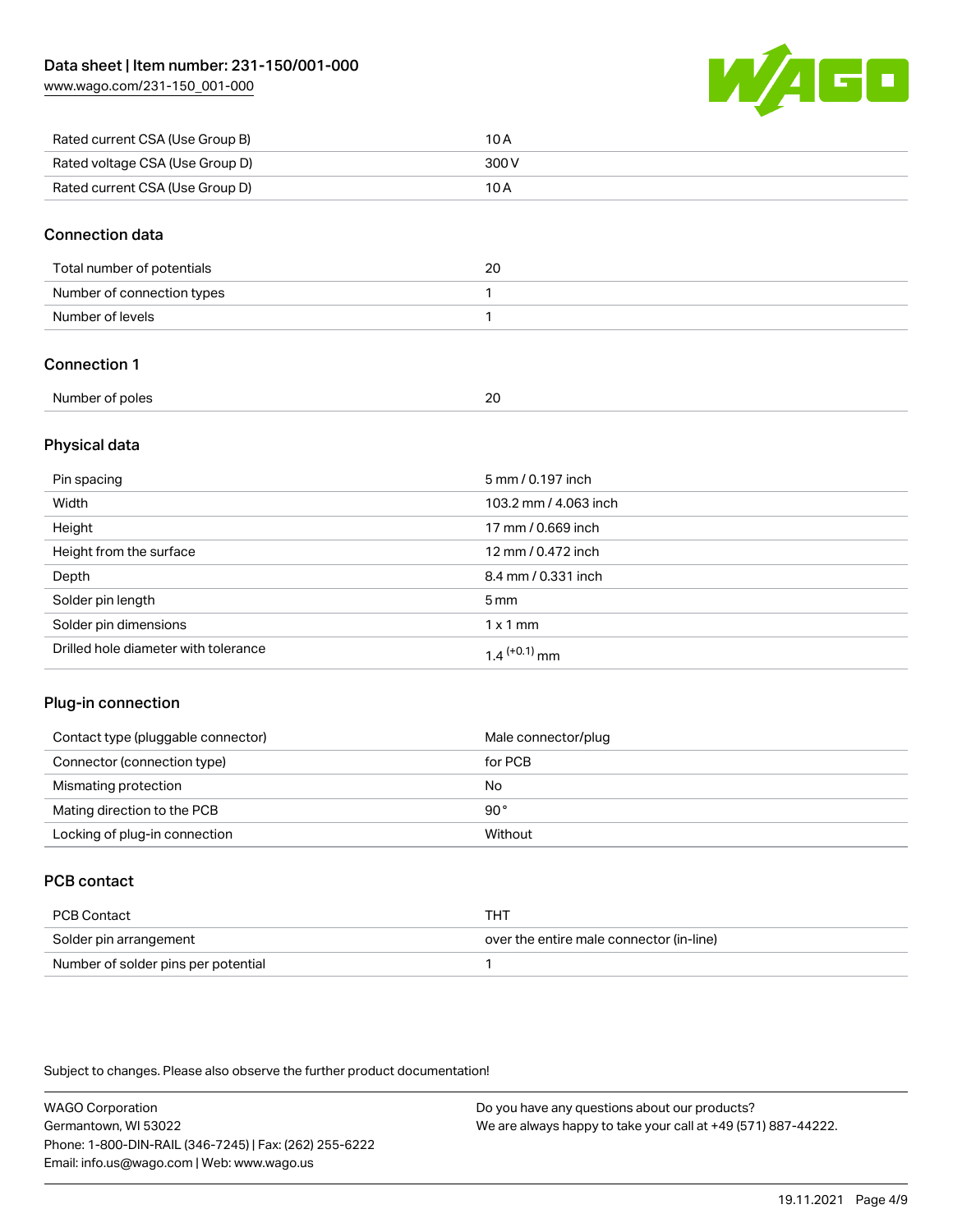

#### Material data

| gray                                   |
|----------------------------------------|
|                                        |
| Polyamide (PA66)                       |
| V <sub>0</sub>                         |
| Electrolytic copper (E <sub>Cu</sub> ) |
| tin-plated                             |
| 0.109 MJ                               |
| 6.2g                                   |
|                                        |

### Environmental requirements

| Limit temperature range | $+100 °C$<br>-60 |
|-------------------------|------------------|
|-------------------------|------------------|

### Commercial data

| Product Group         | 3 (Multi Conn. System) |
|-----------------------|------------------------|
| PU (SPU)              | 50 Stück               |
| Packaging type        | box                    |
| Country of origin     | PL                     |
| <b>GTIN</b>           | 4044918864138          |
| Customs tariff number | 8536694040             |

#### Approvals / Certificates

#### Country specific Approvals

| Logo | Approval                               | <b>Additional Approval Text</b> | Certificate<br>name |
|------|----------------------------------------|---------------------------------|---------------------|
|      | CВ<br>DEKRA Certification B.V.         | IEC 61984                       | NL-39756            |
|      | <b>CSA</b><br>DEKRA Certification B.V. | C <sub>22.2</sub>               | 1466354             |

#### Ship Approvals

|      |                             |                                 | Certificate |
|------|-----------------------------|---------------------------------|-------------|
| Logo | Approval                    | <b>Additional Approval Text</b> | name        |
|      | <b>ABS</b>                  | $\overline{\phantom{0}}$        | -19         |
|      | American Bureau of Shipping |                                 | HG1869876-  |

Subject to changes. Please also observe the further product documentation!

| <b>WAGO Corporation</b>                                | Do you have any questions about our products?                 |
|--------------------------------------------------------|---------------------------------------------------------------|
| Germantown, WI 53022                                   | We are always happy to take your call at +49 (571) 887-44222. |
| Phone: 1-800-DIN-RAIL (346-7245)   Fax: (262) 255-6222 |                                                               |
| Email: info.us@wago.com   Web: www.wago.us             |                                                               |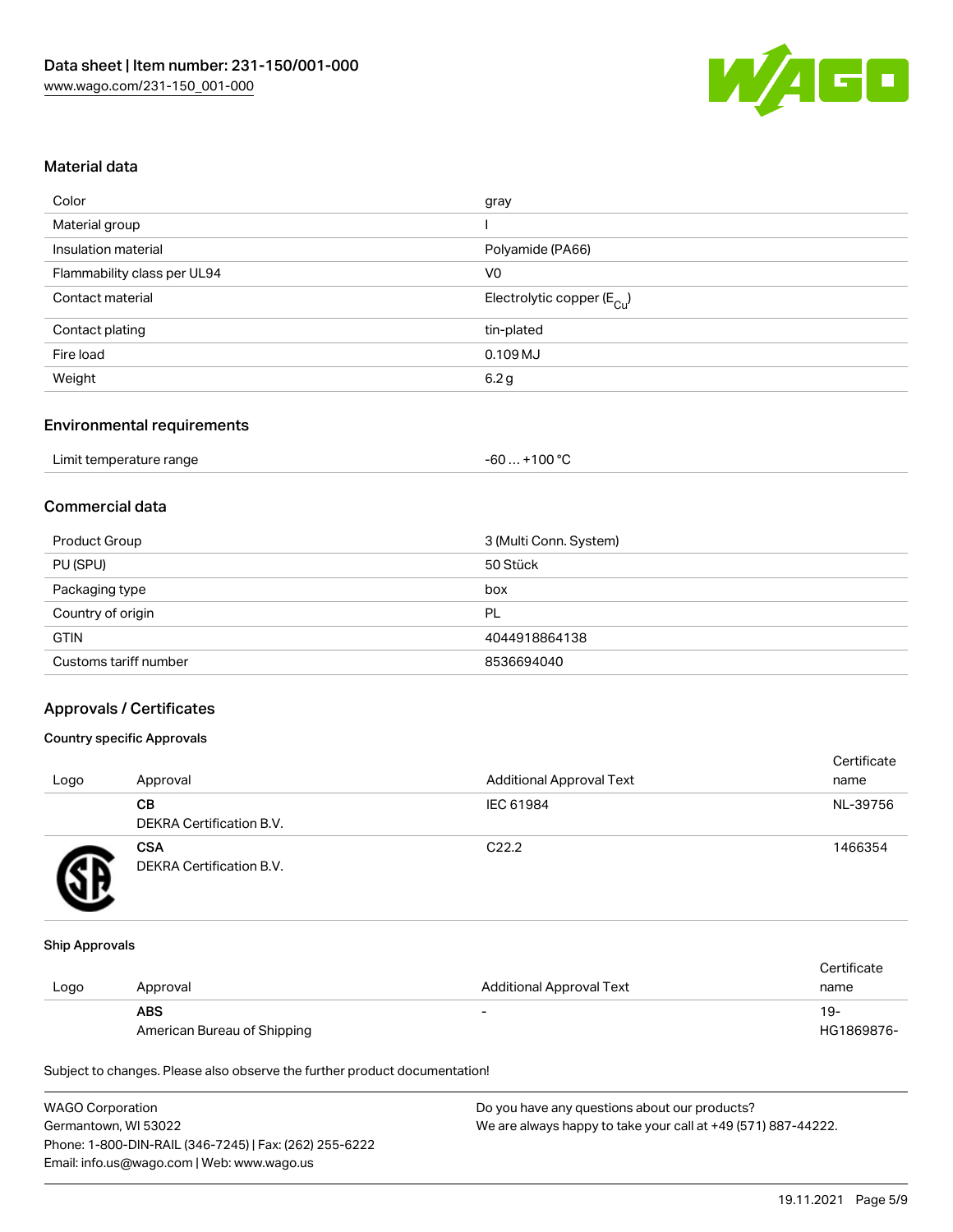

| <b>ABS</b>               |                                        |                                 | <b>PDA</b>  |
|--------------------------|----------------------------------------|---------------------------------|-------------|
|                          | BV                                     | <b>IEC 60998</b>                | 11915/D0    |
|                          | Bureau Veritas S.A.                    |                                 | BV          |
| <b>BUREAU</b><br>VERITAS |                                        |                                 |             |
|                          | <b>DNV GL</b>                          | -                               | TAE000016Z  |
|                          | Det Norske Veritas, Germanischer Lloyd |                                 |             |
| <b>UL-Approvals</b>      |                                        |                                 |             |
|                          |                                        |                                 | Certificate |
| Logo                     | Approval                               | <b>Additional Approval Text</b> | name        |
|                          | UL                                     | <b>UL 1059</b>                  | E45172      |
|                          | Underwriters Laboratories Inc.         |                                 |             |

UR Underwriters Laboratories Inc.

### Counterpart

| Item no.231-120/026-000<br>Female plug; 20-pole; 12 AWG max; pin spacing 5 mm; 1 conductor per pole; gray | www.wago.com/231-120<br>/026-000 |
|-----------------------------------------------------------------------------------------------------------|----------------------------------|
| ltem no.2231-120/026-000                                                                                  | www.wago.com/2231-120            |
| Female plug; 20-pole; push-button; 12 AWG max; pin spacing 5 mm; 1-conductor per pole; gray               | /026-000                         |
| Item no.2231-120/031-000                                                                                  | www.wago.com/2231-120            |
| Female plug; 20-pole; push-button; mounting flange; 12 AWG max; pin spacing 5 mm; 1-conductor per         | /031-000                         |
| pole; gray                                                                                                |                                  |
| Item no.2231-120/102-000                                                                                  | www.wago.com/2231-120            |
| Female plug; 20-pole; push-button; with integrated end plate; 12 AWG max; pin spacing 5 mm; 1-            | /102-000                         |
| conductor per pole; gray                                                                                  |                                  |
| Item no.2231-120/037-000                                                                                  | www.wago.com/2231-120            |
| Female plug; 20-pole; push-button; locking lever; 12 AWG max; pin spacing 5 mm; 1-conductor per           | /037-000                         |
| pole; gray                                                                                                |                                  |
| Item no.231-120/031-000                                                                                   | www.wago.com/231-120             |
| Female plug; 20-pole; mounting flange; 12 AWG max; pin spacing 5 mm; 1 conductor per pole; gray           | $/031 - 000$                     |

#### Item no.231-120/027-000

Subject to changes. Please also observe the further product documentation!

WAGO Corporation Germantown, WI 53022 Phone: 1-800-DIN-RAIL (346-7245) | Fax: (262) 255-6222 Email: info.us@wago.com | Web: www.wago.us

Do you have any questions about our products? We are always happy to take your call at +49 (571) 887-44222.

UL 1977 E45171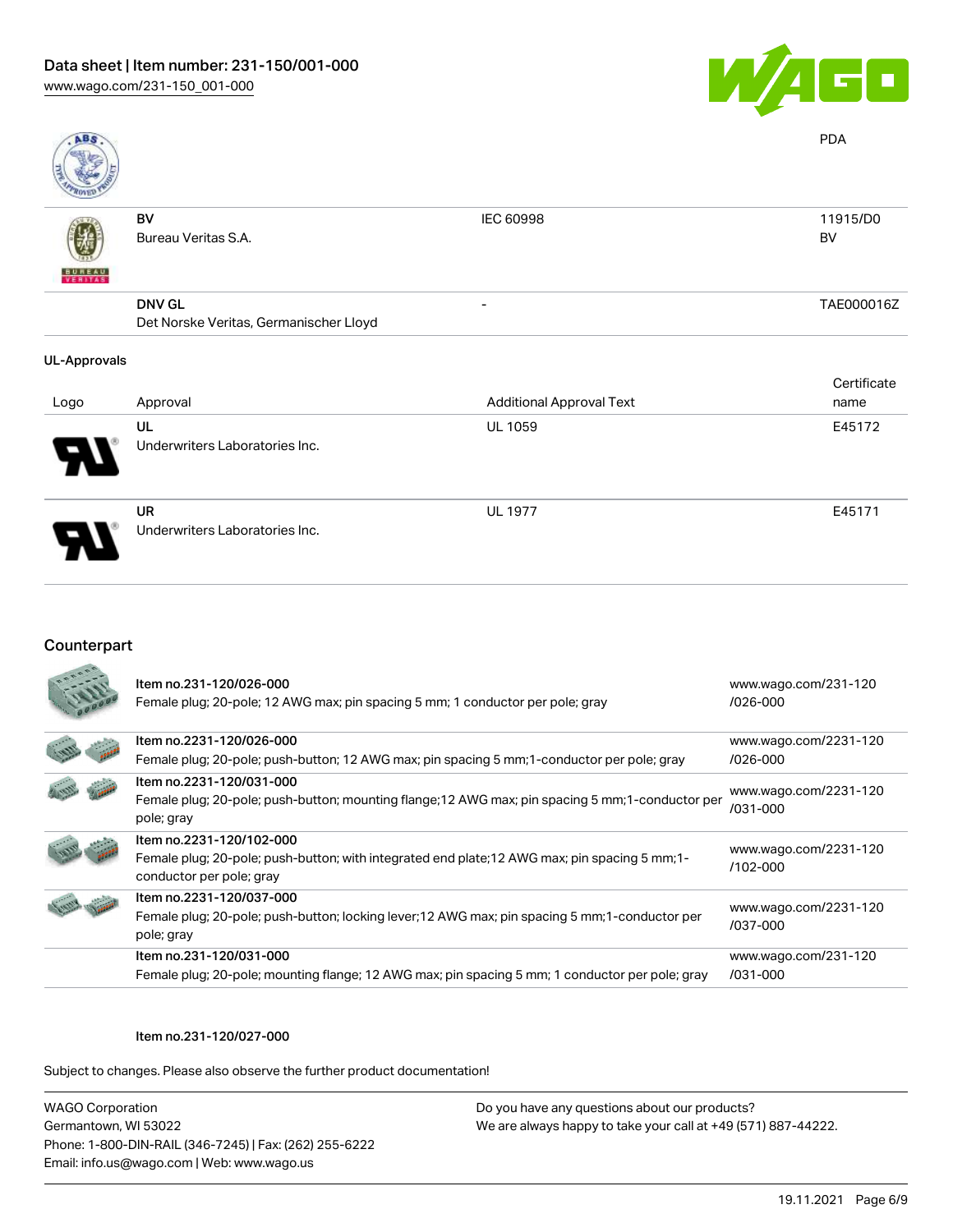



Female plug; 20-pole; mounting flange with reinforcing strip; 12 AWG max; pin spacing 5 mm; 1 conductor per pole; gray

[www.wago.com/231-120](https://www.wago.com/231-120/027-000) [/027-000](https://www.wago.com/231-120/027-000)

|    | Item no.231-120/037-000<br>Female plug; 20-pole; locking lever; 12 AWG max; pin spacing 5 mm; 1 conductor per pole; gray                                         | www.wago.com/231-120<br>/037-000     |
|----|------------------------------------------------------------------------------------------------------------------------------------------------------------------|--------------------------------------|
|    | Item no.231-120/102-000<br>Female plug; 20-pole; with integrated end plate; 12 AWG max; pin spacing 5 mm; 1 conductor per<br>pole; gray                          | www.wago.com/231-120<br>$/102 - 000$ |
| G  | Item no.232-120/026-000<br>1-conductor female connector, angled; CAGE CLAMP <sup>®</sup> ; 2.5 mm <sup>2</sup> ; Pin spacing 5 mm; 20-pole; 2,50<br>$mm2$ ; gray | www.wago.com/232-120<br>$1026 - 000$ |
| G) | Item no.232-220/026-000<br>1-conductor female connector, angled; CAGE CLAMP <sup>®</sup> ; 2.5 mm <sup>2</sup> ; Pin spacing 5 mm; 20-pole; 2,50<br>$mm2$ ; gray | www.wago.com/232-220<br>/026-000     |

## Optional accessories

#### Coding

| Intermediate plate |                                                                  |                      |
|--------------------|------------------------------------------------------------------|----------------------|
| A 12               | ltem no.: 231-500<br>Spacer; for formation of groups; light gray | www.wago.com/231-500 |
| Coding             |                                                                  |                      |
| <b>CONTRACTOR</b>  | Item no.: 231-129<br>Coding key; snap-on type; light gray        | www.wago.com/231-129 |

### Downloads Documentation

| <b>Additional Information</b>                                              |                                                               |               |          |
|----------------------------------------------------------------------------|---------------------------------------------------------------|---------------|----------|
| Technical explanations                                                     | 2019 Apr 3                                                    | pdf<br>2.0 MB | Download |
|                                                                            |                                                               |               |          |
| <b>CAD files</b>                                                           |                                                               |               |          |
| CAD data                                                                   |                                                               |               |          |
| 2D/3D Models 231-150/001-000                                               |                                                               | <b>URL</b>    | Download |
| CAE data                                                                   |                                                               |               |          |
| EPLAN Data Portal 231-150/001-000                                          |                                                               | <b>URL</b>    | Download |
| Subject to changes. Please also observe the further product documentation! |                                                               |               |          |
| <b>WAGO Corporation</b>                                                    | Do you have any questions about our products?                 |               |          |
| Germantown, WI 53022                                                       | We are always happy to take your call at +49 (571) 887-44222. |               |          |
| Phone: 1-800-DIN-RAIL (346-7245)   Fax: (262) 255-6222                     |                                                               |               |          |
| Email: info.us@wago.com   Web: www.wago.us                                 |                                                               |               |          |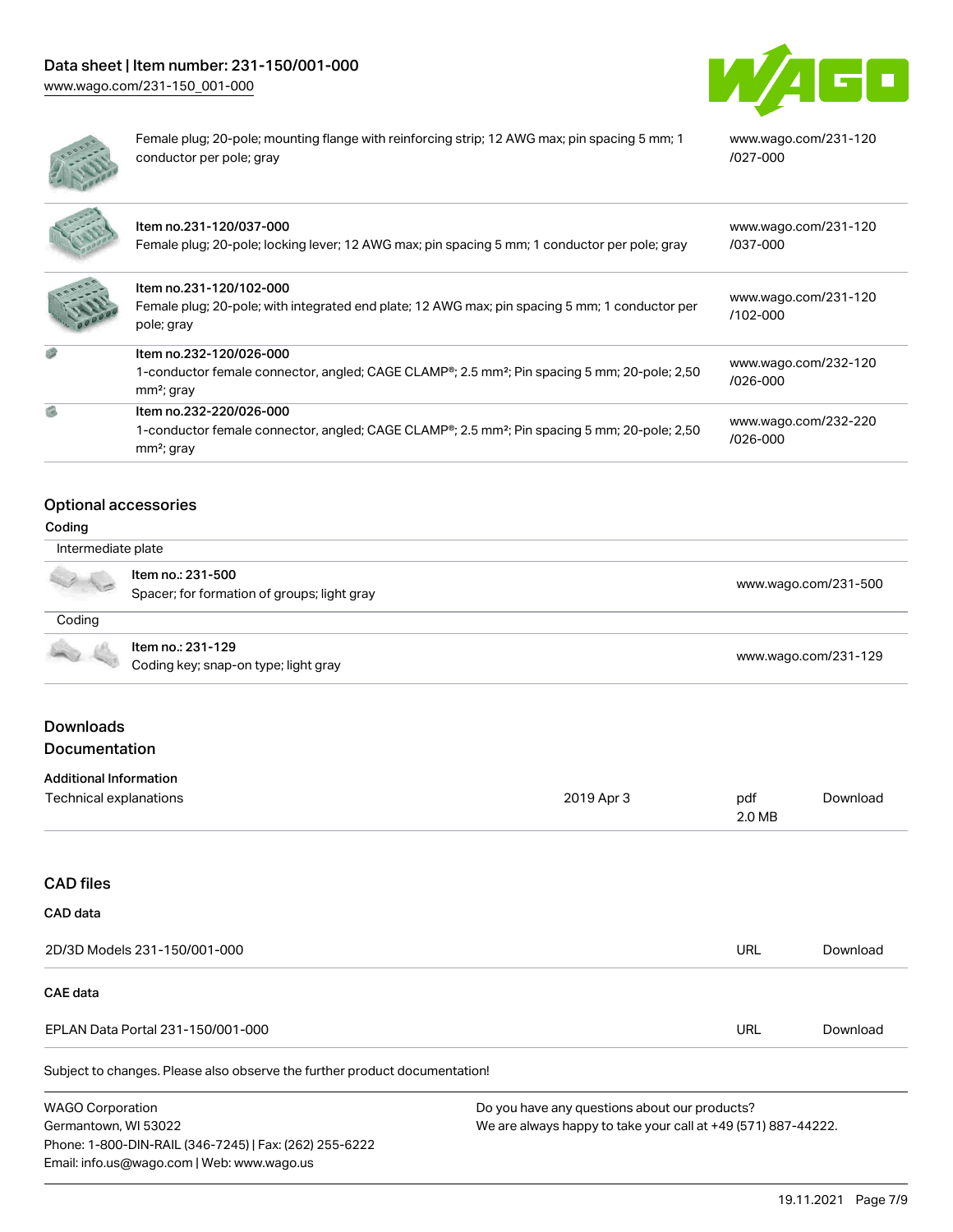

|                   | ZUKEN Portal 231-150/001-000                                                                                                                                           | <b>URL</b> | Download |
|-------------------|------------------------------------------------------------------------------------------------------------------------------------------------------------------------|------------|----------|
|                   | EPLAN Data Portal 231-150/001-000                                                                                                                                      | <b>URL</b> | Download |
| <b>PCB Design</b> |                                                                                                                                                                        |            |          |
|                   | Symbol and Footprint 231-150/001-000                                                                                                                                   | <b>URL</b> | Download |
|                   | CAx data for your PCB design, consisting of "schematic symbols and PCB footprints",<br>allow easy integration of the WAGO component into your development environment. |            |          |
|                   | <b>Supported formats:</b>                                                                                                                                              |            |          |
| п                 | Accel EDA 14 & 15                                                                                                                                                      |            |          |
| ш                 | Altium 6 to current version                                                                                                                                            |            |          |
| ш                 | Cadence Allegro                                                                                                                                                        |            |          |
| ш                 | DesignSpark                                                                                                                                                            |            |          |
| ш                 | Eagle Libraries                                                                                                                                                        |            |          |
| ш                 | KiCad                                                                                                                                                                  |            |          |
| ш                 | Mentor Graphics BoardStation                                                                                                                                           |            |          |
| Ц                 | Mentor Graphics Design Architect                                                                                                                                       |            |          |
| Щ                 | Mentor Graphics Design Expedition 99 and 2000                                                                                                                          |            |          |
| $\blacksquare$    | OrCAD 9.X PCB and Capture                                                                                                                                              |            |          |
| ш                 | PADS PowerPCB 3, 3.5, 4.X, and 5.X                                                                                                                                     |            |          |
| ш                 | PADS PowerPCB and PowerLogic 3.0                                                                                                                                       |            |          |
| П                 | PCAD 2000, 2001, 2002, 2004, and 2006                                                                                                                                  |            |          |
| $\blacksquare$    | Pulsonix 8.5 or newer                                                                                                                                                  |            |          |
| $\blacksquare$    | <b>STL</b>                                                                                                                                                             |            |          |
| H                 | 3D STEP                                                                                                                                                                |            |          |
| $\blacksquare$    | <b>TARGET 3001!</b>                                                                                                                                                    |            |          |
|                   | View Logic ViewDraw                                                                                                                                                    |            |          |
| Ш                 | Quadcept                                                                                                                                                               |            |          |
| H                 | Zuken CadStar 3 and 4                                                                                                                                                  |            |          |
|                   | Zuken CR-5000 and CR-8000                                                                                                                                              |            |          |

#### Environmental Product Compliance

#### Compliance Search

Environmental Product Compliance 231-150/001-000

Subject to changes. Please also observe the further product documentation!

WAGO Corporation Germantown, WI 53022 Phone: 1-800-DIN-RAIL (346-7245) | Fax: (262) 255-6222 Email: info.us@wago.com | Web: www.wago.us